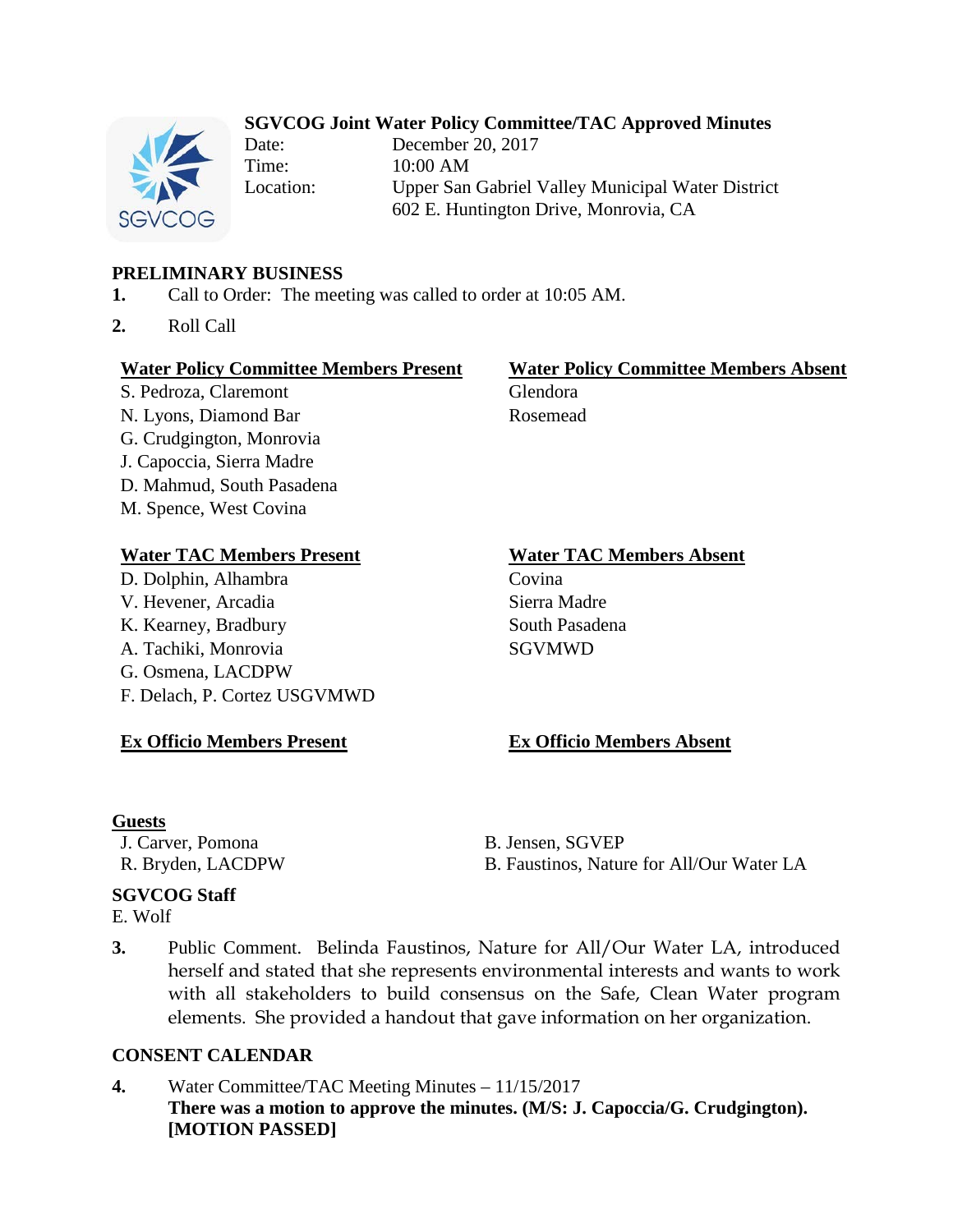| AYES:           | Claremont, Diamond Bar, Monrovia, Sierra Madre, South Pasadena, West |
|-----------------|----------------------------------------------------------------------|
|                 | Covina, Alhambra, Arcadia, Bradbury, LACDPW, USGVMWD                 |
| <b>NOES:</b>    |                                                                      |
| <b>ABSTAIN:</b> |                                                                      |
| <b>ABSENT:</b>  | Glendora, Rosemead, Covina, SGVMWD                                   |

## **PRESENTATION ACTION ITEMS DISCUSSION ITEMS**

**5.** SGVCOG position statement on Safe, Clean Water Program Elements

E. Wolf recounted the discussion at the Dec  $10<sup>th</sup>$  Stakeholders Advisory Committee meeting, where members discussed Project Types, Threshold Criteria, and Project Lists. The water committee then opened discussion as to what the SGVCOG's position on Safe, Clean Water program elements ought to be. Members brought forward the following thoughts:

- Local agencies ought to have maximum flexibility and independence in spending the 40% local return money. They already have rules in place to ensure an open and deliberative process that includes input from the community. Moreover, AB 1180 and the BOS motion give sufficient direction on how local return can be spent.
- It was noted that the 40% local return formula does not take into consideration an agencies current liability as measured by the cost of their approved E/WMP.
- A suggestion was made that the SGVCOG advocate for projects that capture the most amount of stormwater at the lowest cost per acre foot.
- In order to get support from residents, the Safe, Clean Water program must "sell" water capture and drought response, i.e. increasing water supply.
- In order to "sell" projects, they should include elements such as recreational opportunities and greening.
- A caution that projects that create habitat bring about additional responsibility for protecting and maintaining that habitat.
- Since permittees (cities, county) are the ones responsible for compliance with water quality regulations, they should hold a supermajority on any governance committee.
- Members discussed the role that E/WMPs should have in selecting projects.

Ultimately, the Water Committee adopted a recommended SGVCOG overarching position on Regional Funding and Local Return.

*Regional Funding: Due to the already high cost of stormwater requirements, the vast majority of the money should go to design, construction, and ongoing operations and maintenance of projects that capture the most amount of water at the lowest cost per acre foot. There must be a strong governance component with responsibility for selecting projects according to specific criteria and overseeing how taxpayer money is spent.*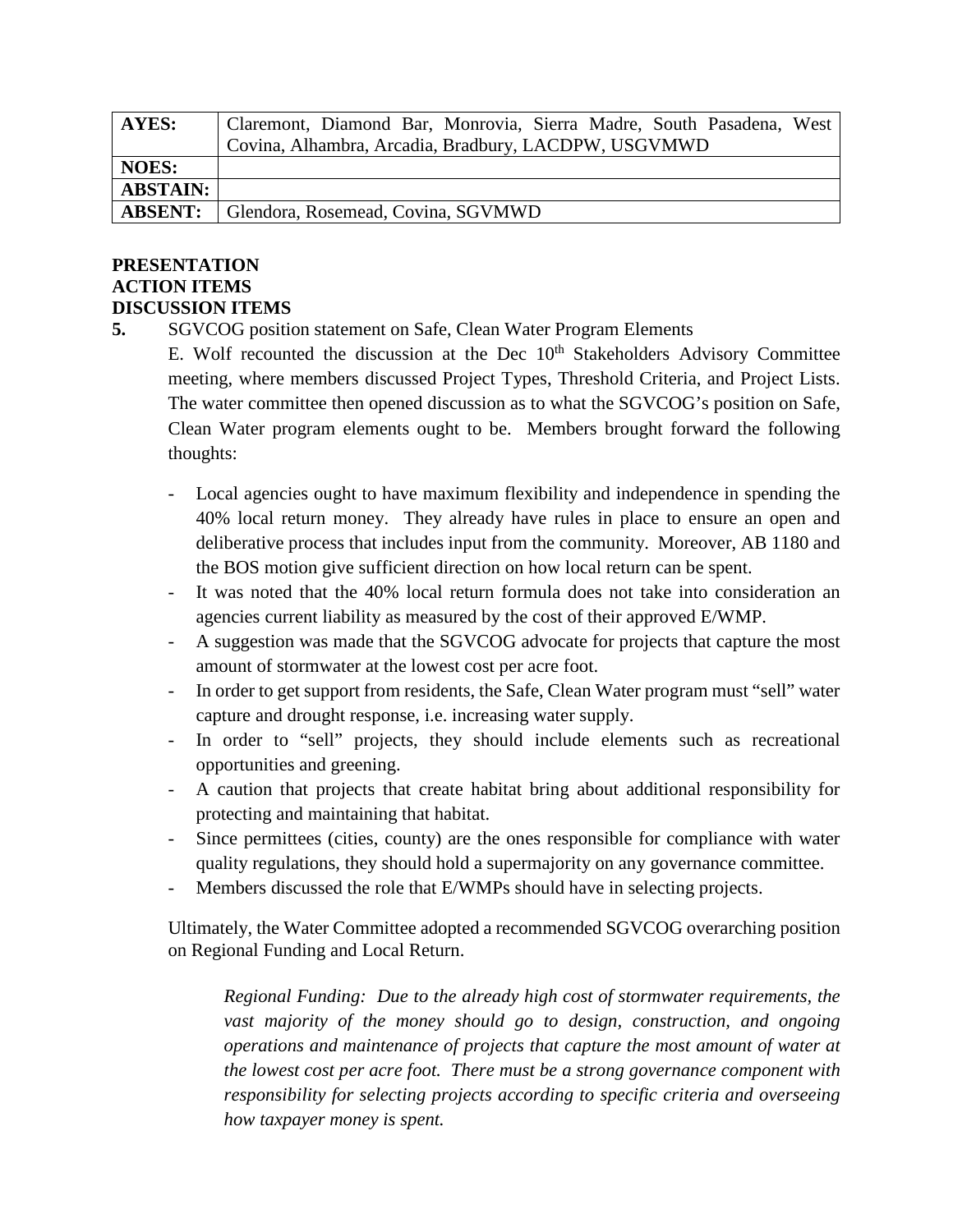*Local Return: Local agencies ought to have maximum flexibility and independence in spending the 40% local return money in a manner consistent with AB 1180.* 

# **INFORMATION ITEMS**

- **6.** Legislative Updates:
	- SB 633. Sen Portantino plans to introduce the elements of SB 633 as part of the 2018 budget.
	- SB 589. Sen Hernandez has agreed to allow the SGVCOG to move the legislation to another author. E. Wolf is working on strategy with the Chief Consultant to the Assembly Environmental Safety and Toxic Materials Committee, where we expect this bill to go if brought to the Assembly.
	- Municipal Ombudsman/Regional Board makeup. E. Wolf discussed various options with the State Appointments office and found that none of our ideas—municipal ombudsman, changing the make-up of the board—are feasible. However, the appointments office has wide latitude to consider and recommend candidates for appointment and invited the SGVCOG to bring forward a candidate.
	- H.R. 465/235. There was no update on this item.
- **7.** Regulatory Updates:WOTUS. There was no update on this item.
- **8.** Water Boards Update
	- State Board. D. Mahmud discussed the City of South Pasadena's challenges with the State Water Board's recent 123TCP regulation.
	- Regional Board. Nothing more was discussed.
- **9.** LA County Water Update. This item was covered under Item #5.
- **10.** Water Supply Update. F. Delach stated that due to the determination that quagga mussels are not a threat to our basin, MWD will resume deliveries of SWP water on Dec 28<sup>th</sup>. Also, the Main San Gabriel Basin has been approved to once again receive water releases from Morris Dam. Since acquisition of such water was unanticipated at the time that USGVMWD prepared its current budget, D. Mahmud asked USGVMWD to consider waiving its surcharge (based on Watermaster's additional Resource Development Assessment). Such a surcharge would represent a revenue windfall to the USGVMWD.
- **11.** Litigation Update. D. Mahmud reported that at the November hearing, the judge heard arguments from the cities but then continued the hearing of the State and Regional Board arguments until February 2018. Mahmud believes that this could be detrimental to cities as the judge by then may have forgotten some of the arguments put forward by the cities in November due to their technical nature.
- **12.** Stormwater Outreach Updates
	- Sen Harris' staff. E. Wolf reported on the meeting with Sen Harris' staff and the fact that they were receptive to our arguments regarding WOTUS, asking numerous follow up questions.
	- Washington, D.C. Trip: March 2018. E. Wolf announced the SGVCOG/ACE annual lobbying trip.
- **13.** E/WMP Updates
	- RH/SGR. G. Crudgington discussed the timeline for the E/WMP's proposed amendment. She asked the SGVCOG to support the revision.
	- East SGV. There was no update.
	- ULAR. There was no update.

# **EXECUTIVE DIRECTOR'S COMMENTS**